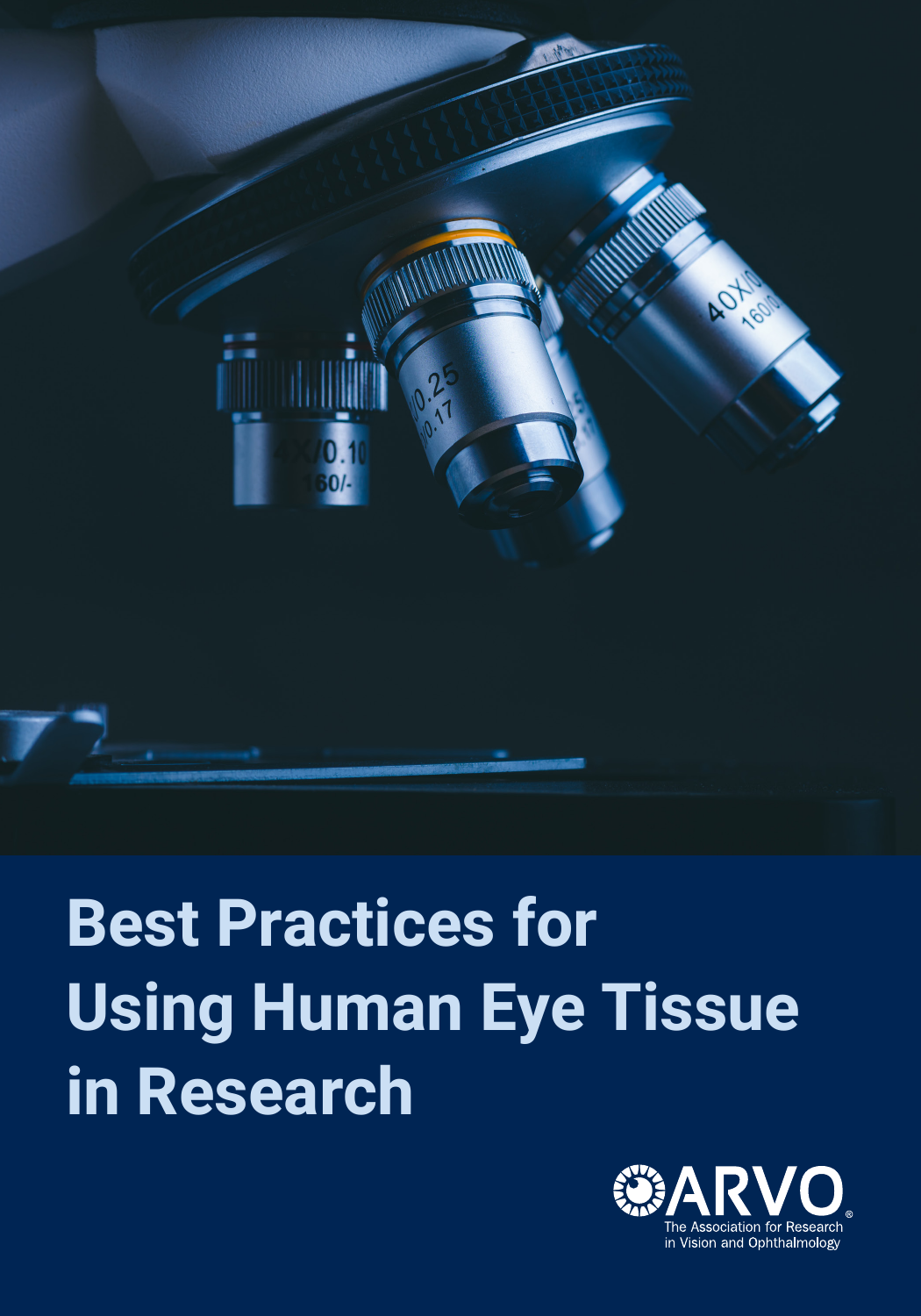#### **Disclaimer**

This resource has been provided by members of the Association for Research in Vision and Ophthalmology (ARVO), and other sources. It is offered as the practices adopted by leaders in the eye and vision research community, and not intended to represent the only approach to any particular issue. ARVO nor the contributing individuals or organizations make any guarantee with regard to the completeness or suitability, and they assume no responsibility or liability in connection with the use or misuse of any material. The resource should not be construed as legal or financial advice, and users should seek appropriate accounting, legal or other professional advice to address specific facts and circumstances.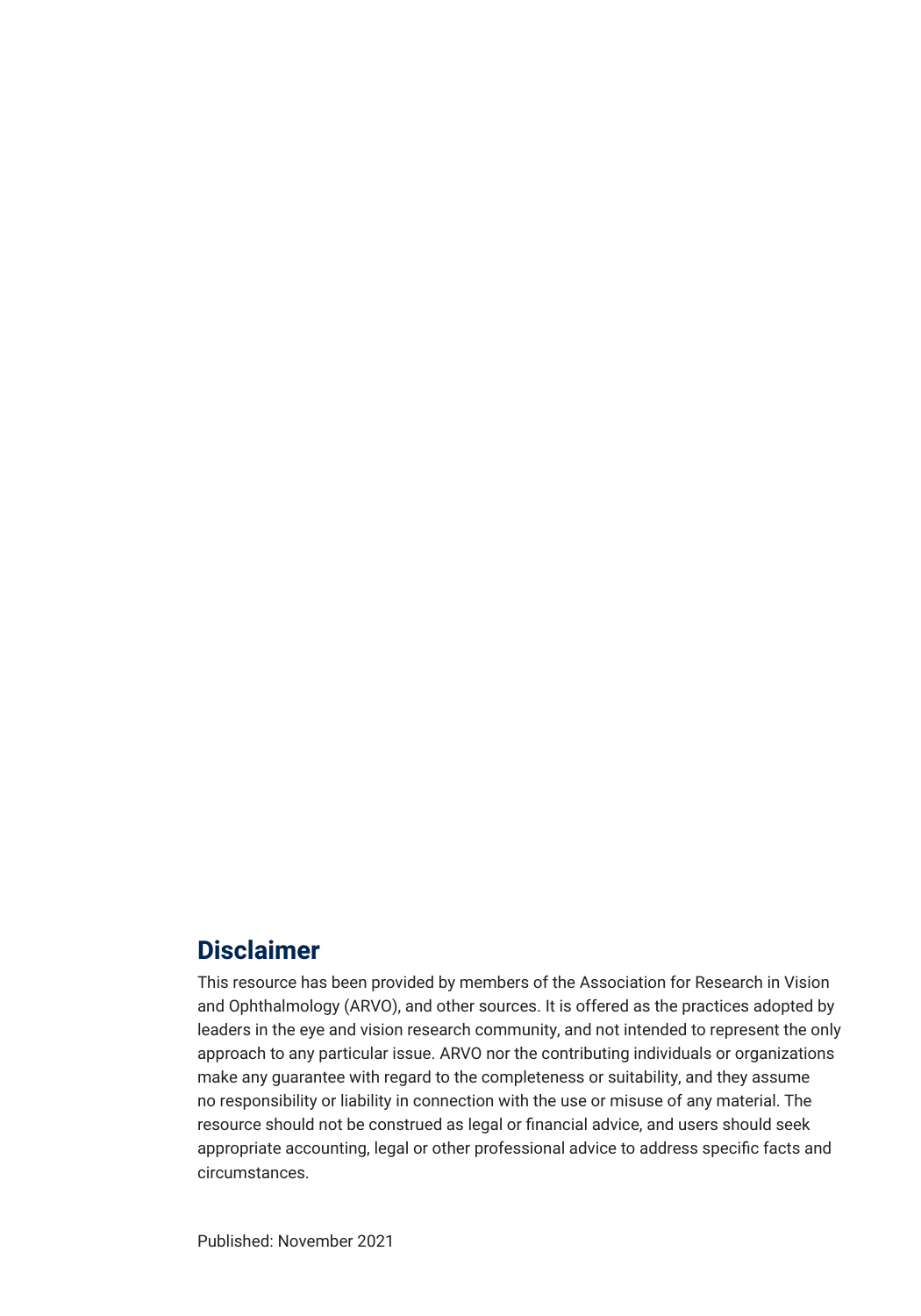# **Best Practices for Using Human Eye Tissue in Research**

## **Acknowledgements**

ARVO wishes to thank the committee that oversaw the development of this resource for their time and expertise.

- W. Daniel Stamer, PhD FARVO, Committee Chair
- Steven Becker, PhD
- Paul Bernstein, MD, PhD, FARVO
- Sarah Coupland, MBBS, PhD, FARVO
- **Michael Fautsch, PhD**
- Deborah Ferrington, PhD
- Robert Mullins, PhD
- J. Mark Petrash, PhD, FARVO

This resource was made possible by the contributions of many additional eye and vision researchers within the ARVO community who contributed their expertise, provided their review, and supported the organization.

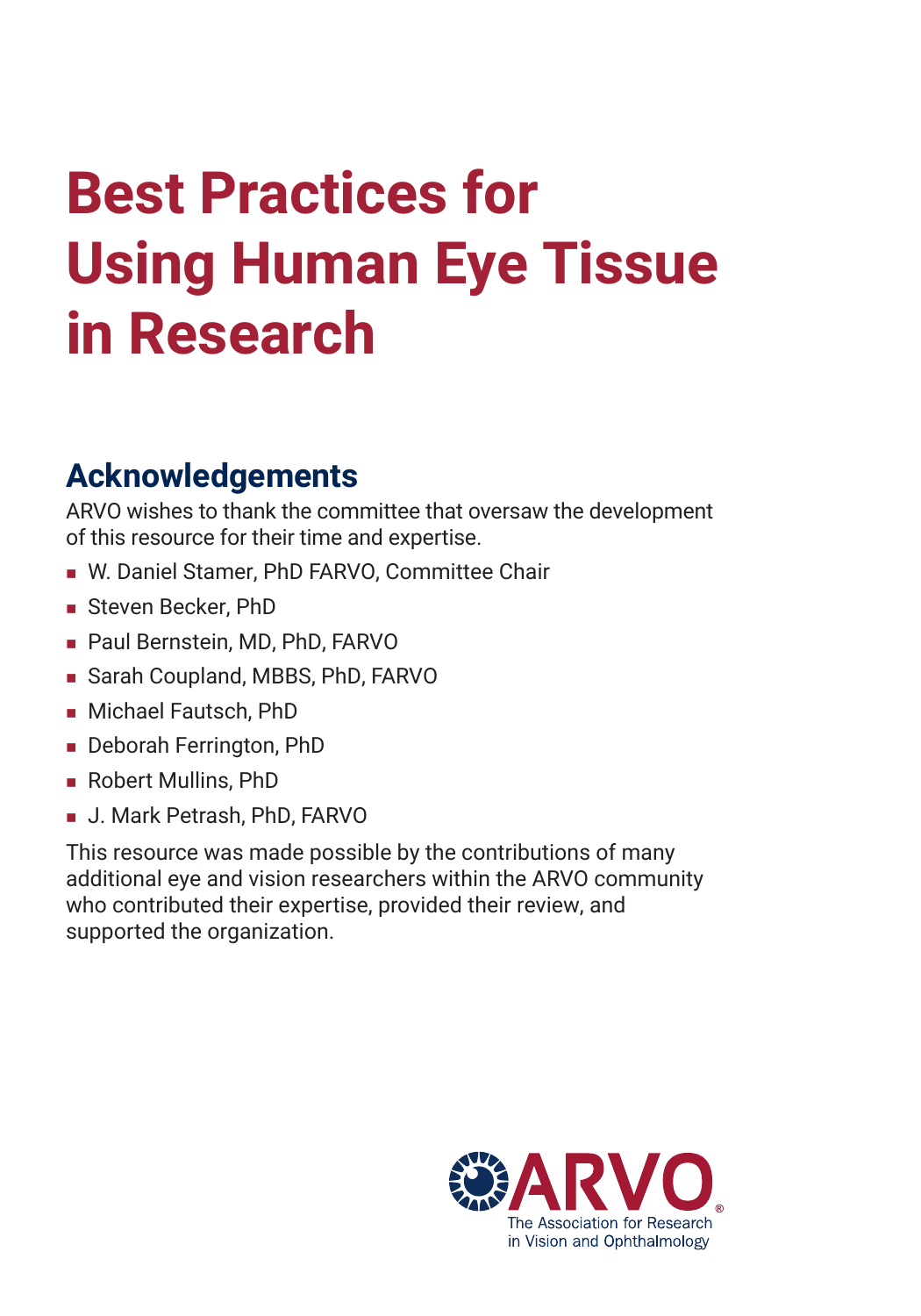## **Contents**

| Working with surgeons (surgical discard tissues) 3         |
|------------------------------------------------------------|
| Best Practices needed to validate human tissue for         |
|                                                            |
|                                                            |
|                                                            |
|                                                            |
|                                                            |
|                                                            |
|                                                            |
|                                                            |
|                                                            |
|                                                            |
|                                                            |
|                                                            |
|                                                            |
|                                                            |
| Publishing data derived from human eye tissues or cells 13 |
|                                                            |
|                                                            |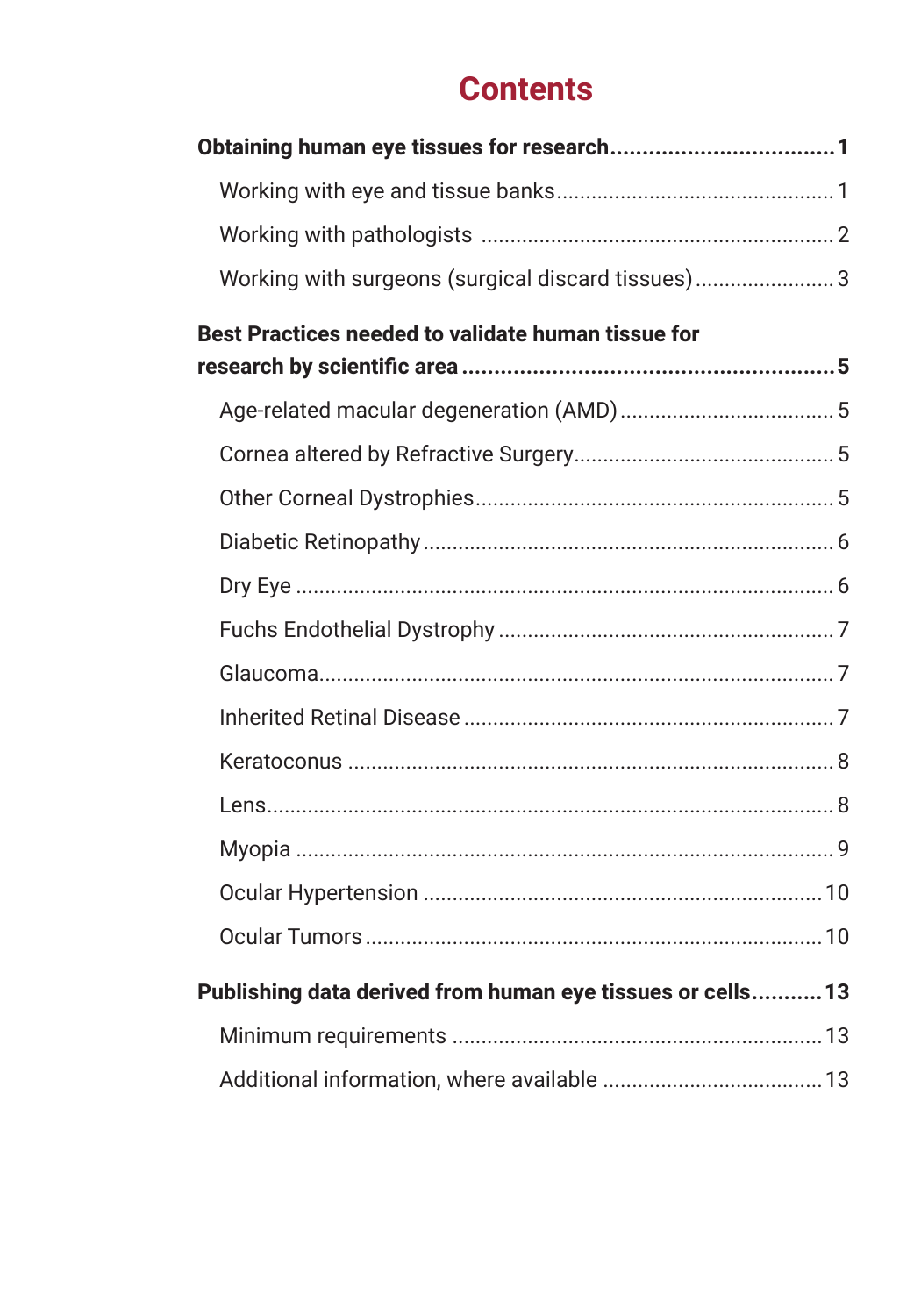# <span id="page-4-0"></span>**Obtaining human eye tissues for research**

## **Working with eye and tissue banks**

- Most eye and tissue banks are willing to help you obtain the tissue and/ or fluids you require. They can provide whole globes, corneal rims, anterior segments, and posterior poles. With special training, they can collect aqueous humor, isolate specific ocular tissue, and may be willing to isolate tissue and store for DNA, RNA or protein isolation as long as you are willing to train and supply the reagents.
- There are over 600 eye banks around the world; most are members of one of six multinational eye bank associations.
	- **[Eye Bank Association of America](http://www.restoresight.org)**
	- **European Eye Bank Association**
	- **[Eye Bank Association of Australia and New Zealand](http://www.ebaanz.org)**
	- [Association of Eye Banks of Asia](http://www.eyebankingasia.org)
	- Similar organizations operate India and Latin America.

Contact your local city, state or regional eye bank to discuss your needs. You can use [EyeFind](http://www.eyefind.org) to locate an eye bank that currently provides research tissue.

- When evaluating eye and tissue banks, consider costs of obtaining any tissue. While tissue may be donated, there are costs for processing, treating, testing, etc. that is intrinsic to the process.
- Schedule a time to meet with the eye bank's CEO or its Technical Director to discuss tissue needs (normal tissues, diseased tissues-see below), recovery costs, and specialized training. Have a short presentation ready that can be used to show the eye bank how the use of the tissue/fluids will enhance your research. In most situations, they are eager to learn about your research and it can also help them when discussing donation with patients' families as it provides examples of how the tissue will be used. It may be necessary to meet and train the technicians performing enucleations and/ or phone center personnel obtaining consent.
- **Establish protocols defining types of eye tissues (normal vs disease; whole** eyes vs. corneal rims vs. posterior poles), acceptable age range, time from death to enucleation, preservation options (fresh, on ice, fixed, stored in specific media or reagent), and numbers of eyes/tissues over a period of time (provide example protocol). Also mention donor exclusion criteria.
- Protocols should include well-documented discard procedures. Consult with your eye and tissue bank for any local guidelines for disposal of tissue after project is complete.



[EyeFind.org](http://www.eyefind.org)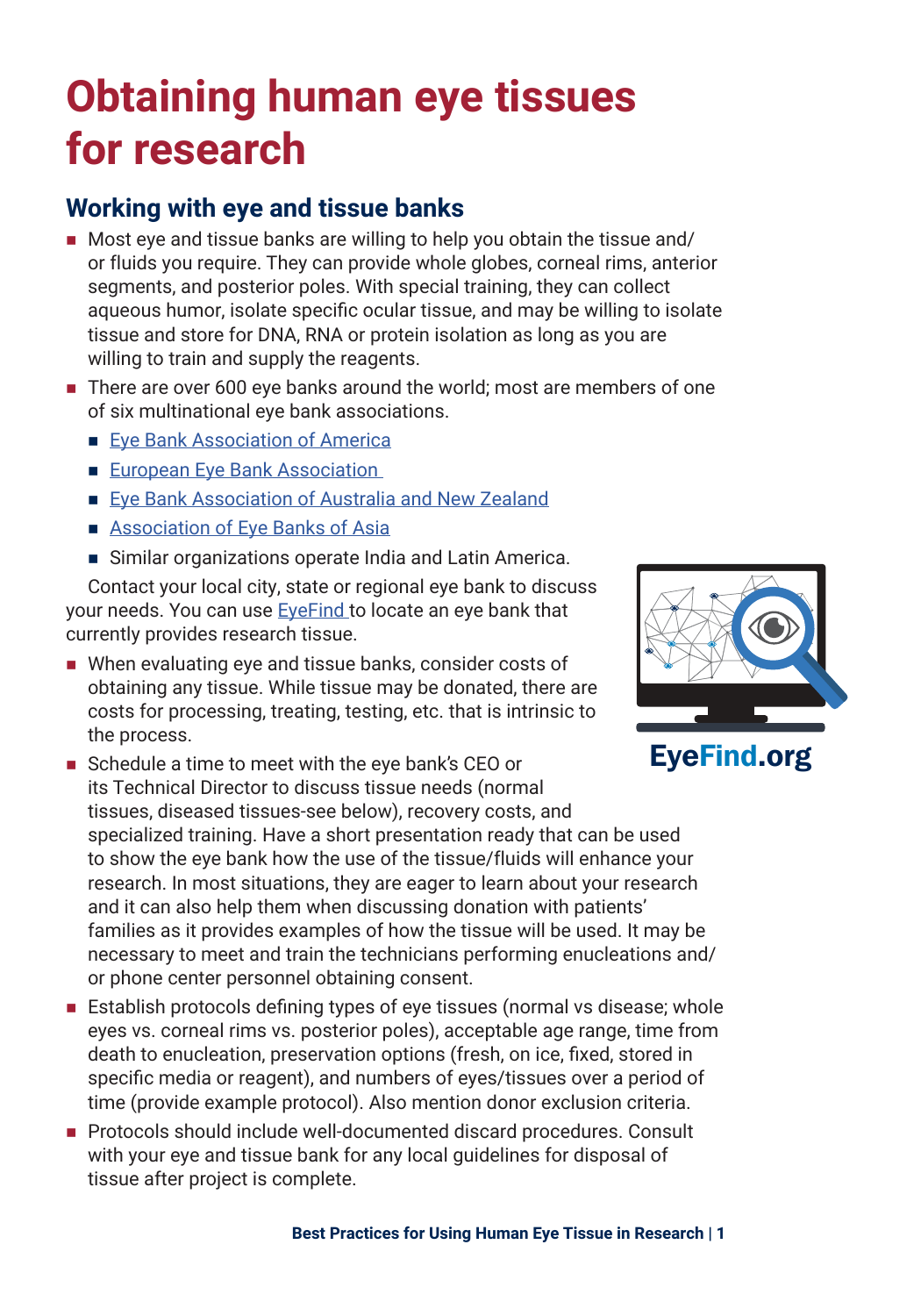- <span id="page-5-0"></span>If diseased tissue is required, determine the protocol for establishing the presence and severity of the disease (medical records, donor history from family, examination by eye bank personnel, etc.).
- Discuss pathogen testing options and procedures (regardless of test results, treat all tissues as infectious - use universal precautions). It is also helpful to request a blood sample with eye donations that can be used for genetic testing or stored in case of an emergency (needle stick, etc.)
- Obtain letter of support if needed for grant application/budget. Provide a draft letter with an overview of the project, including the inclusion and exclusion criteria, number of eyes/tissues required over a specific period of time (typically less than the length of the grant) and other relevant requirements.
- **Establish a process that includes communication between eye bank** personnel and laboratory personnel (PI and technical staff), transport carriers, and delivery instructions. Make the process simple and reproducible so that it can be routinely followed.
- For consenting of eye donor's family, make sure eye bank does not have age limitations (e.g.: <4 or >70 years old) for eye donor (their triage protocol can be changed). Also, ask about research only consent. This is generally much simpler than consenting for transplant tissue (e.g.: An eye bank's Donor Risk Assessment Interview, the tool used to screen prospective donors, can be over 100 questions for donors for transplant, but fewer than 20 questions for donors specifically for research (plus any specific questions needed for the project).
- Make good use of the tissue and acknowledge the source of the tissue in any subsequent publications. It is the donor's wish that their ocular tissues be used for research, and some patient groups follow-up on such information. Make this wish come true for the donor and their family.
- Consult with local regulations and requirements regarding the approval status, or ethical clearance, of the use of human tissue in a research project. For example, consider whether an institutional review board (IRB) approval or exemption is necessary.
- Consider geographical logistics and regulations regarding the transportation of tissue, especially across country borders. This consideration should also be a factor in the protocols when determining the time interval between processing at the eye bank and delivery to the researcher.

## **Working with pathologists**

- Find eye pathologists via national or international ophthalmic pathology organizations, such as:
	- The American Association of Ocular Oncologists and Ophthalmic **Pathologists**
	- [The Verhoeff-Zimmerman Society](http://www.vzsociety.org)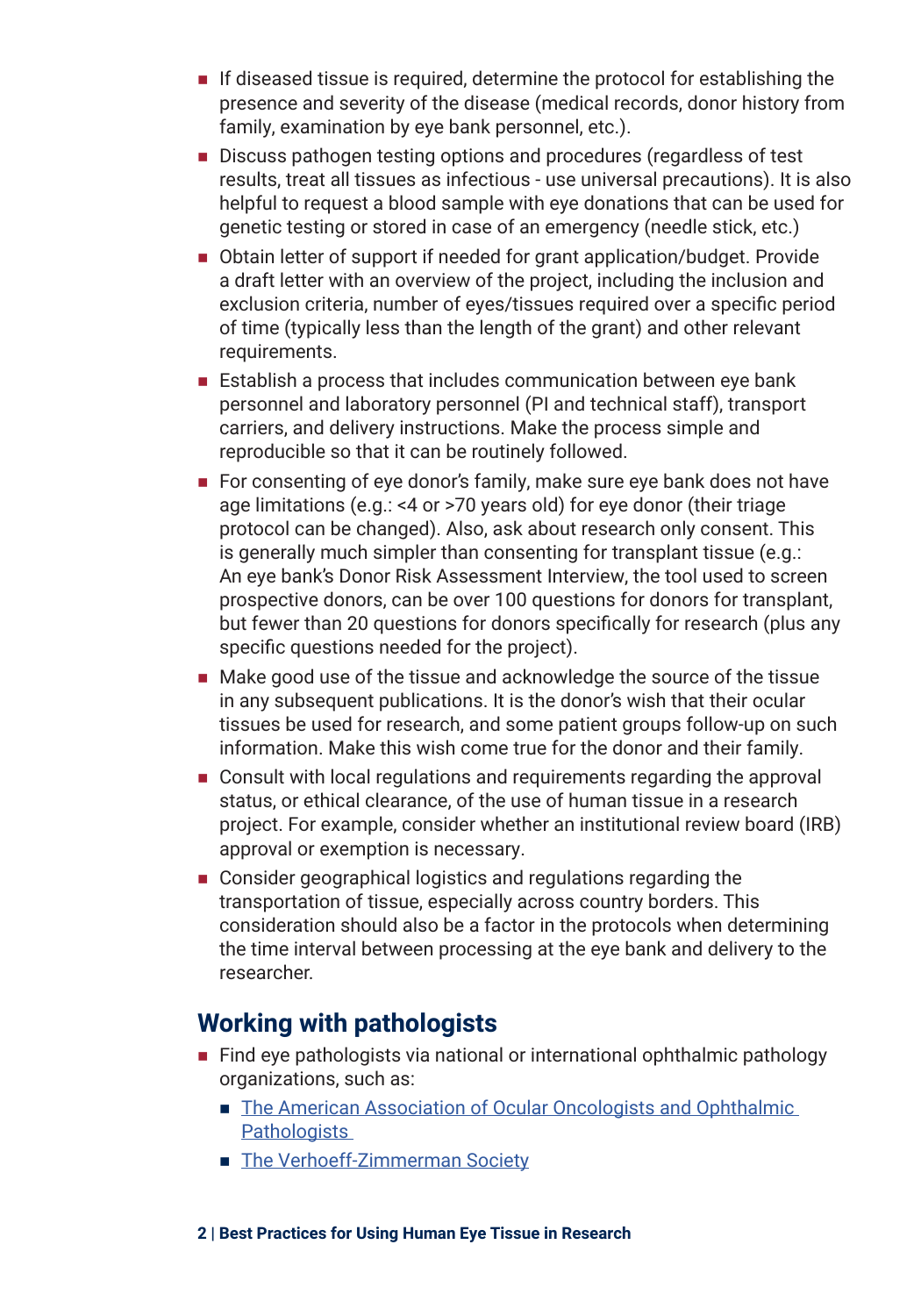- <span id="page-6-0"></span>The British Association of Ophthalmic Pathologists
- The German speaking society of Ophthalmic Pathologists
- **[The European Ophthalmic Pathology Society](http://eopsonline.org)**
- The International Association of Ophthalmic Pathology
- Meet with your pathologist and discuss your tissue needs. Ascertain which pathologist(s) may have an ocular tissue biobank, and/or harvests specific tissue types from consented samples.
- Establish contact with respective pathologists and obtain information/ availability to receive tissues between technical staff members, and transport arrangements, etc.
- Fresh tissue may be sampled in the operating room. However, it is important that a pathologist approves the methods by which any surgical pathology specimens are utilized in this manner, as they may need specific tissues for diagnosis. Importantly, even the collection of surgical material that would otherwise be discarded requires approval of the local ethical authority.
- Organize simultaneously a Material Transfer Agreement between Institutions, if required.
- Talk to pathologist to determine if formalin fixed paraffin embedded archival tissue may be available for research pending appropriate IRB approval
- **Organize any documentation concerning ethical** approval required (such as an institutional review board, research ethics board, human tissue authority).
- Obtain a letter of support from the pathologist for a grant application. Provide a draft letter with an overview of the project, including the inclusion and exclusion criteria, number of eyes/tissues required over a specific period of time (typically less than the length of the grant).

#### **Why is this resource needed in our field?**

In many studies, there is inconsistent and insufficient reporting of information about human donor/condition of eyes, making it challenging to interpret experimental results using tissues or primary cells isolated from these eyes. This is particularly true with donor eyes having a putative eye disease, often without sufficient documentation or characterization.

 **— W. Daniel Stamer, PhD, FARVO**

## **Working with surgeons (surgical discard tissues)**

Communication between the researchers and surgeons is one of most important factors in a successful partnership in this method of obtaining human tissue. Robust procedures for the execution of obtaining, handling, and transportation of surgical discard tissues are vital to the success of such partnerships.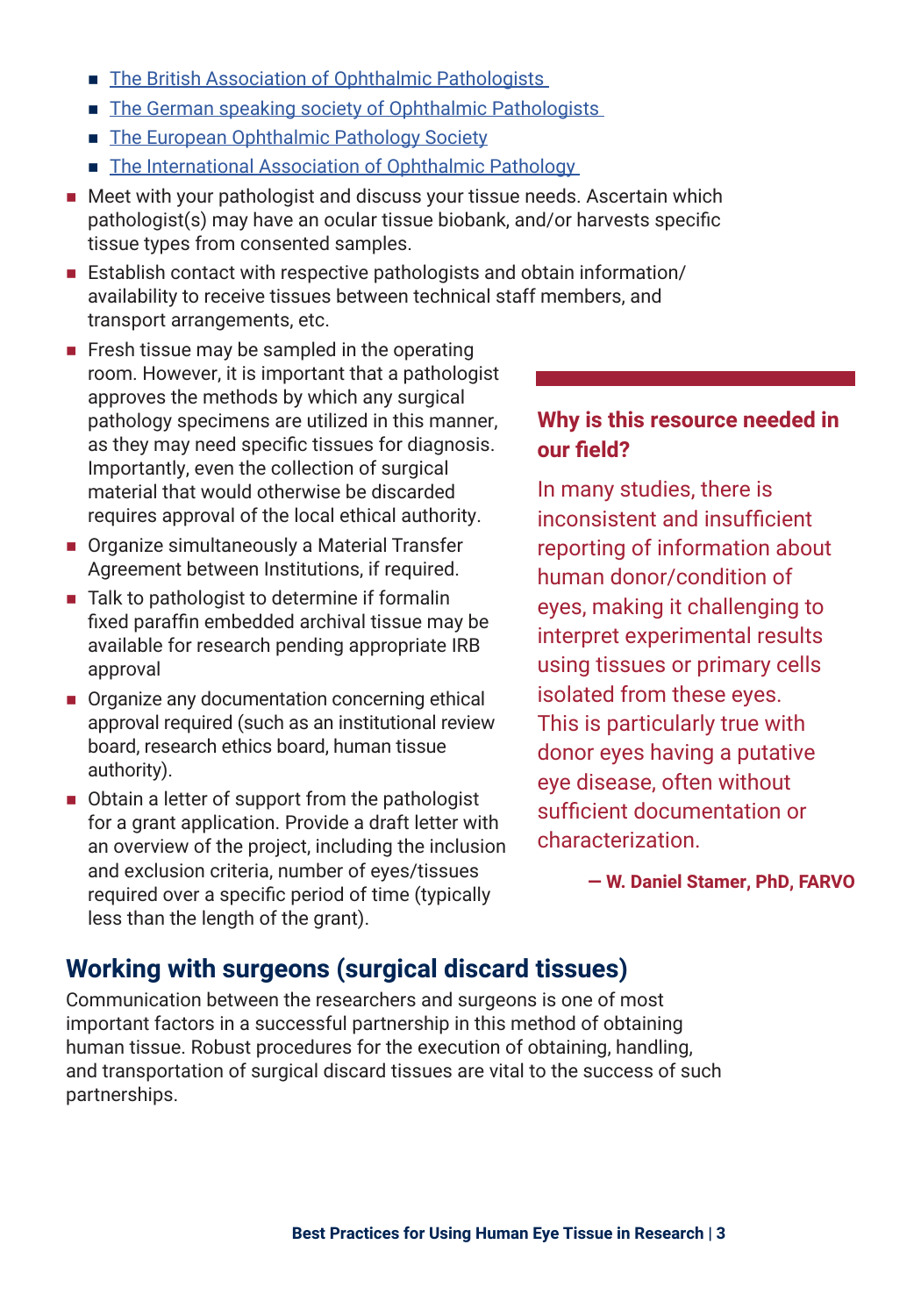#### **Corneal Rims (post corneal button removal)**

- $\blacksquare$  Meet with corneal transplant surgeon(s) to discuss research needs, frequency of surgeries
- After surgeon agrees to collaborate, meet with operating room staff manager to obtain weekly surgery schedule and establish logistics (put corneal rim back into original eye bank container, place container in biohazard Ziploc bag, store bag in refrigerator, etc.)
- **Establish time for daily pickups by a laboratory team member**
- Contact eye bank to (i) verify that eye donor consented to both transplant and research before using tissue and (ii) obtain available information about eye donor
- **Distribute tissues on a rotating basis if there is more than one PI user at an** institution

#### **Surgical samples**

- Contact surgeons to discuss research study involving collection of disease tissue.
- After surgeon(s) agrees to collaborate, write up protocol and obtain IRB approval.
- Discuss protocol with study coordinators and inform them of the inclusion/exclusion criteria and any specific information that will enable you to obtain the appropriate tissue.
- Incorporate a process where surgeon notifies PI/technical staff that a surgical procedure will be taking place.
- PI/technical staff should provide on day of surgery the necessary containers that the tissue should be stored in (1.5 ml tubes, etc.) and storage conditions (ice, dry ice, liquid nitrogen).
- **Establish the process of surgical staff notifying the laboratory personnel** that the tissue is ready to be picked up.

#### **Aqueous humor/vitreous humor/lens capsules**

- IRB approved protocol is required.
- Discuss reasonable practices in collection techniques with the surgeon (such not removing all the aqueous humor)
- $\blacksquare$  The PI (usually the patient's ophthalmologist but can also be nurse, technician or study coordinator) informs the patient about the study and obtains written consent prior to surgery.
- **Protocol is established for collecting and storing samples.**
- If material is deemed waste, as in aqueous humor that needs to be removed from the anterior segment prior to cataract surgery, protocols can be set up for surgeon to collect and provide to research lab.
- Determine local guidelines for consent needed for use of any surgical discard.

#### **4 | Best Practices for Using Human Eye Tissue in Research**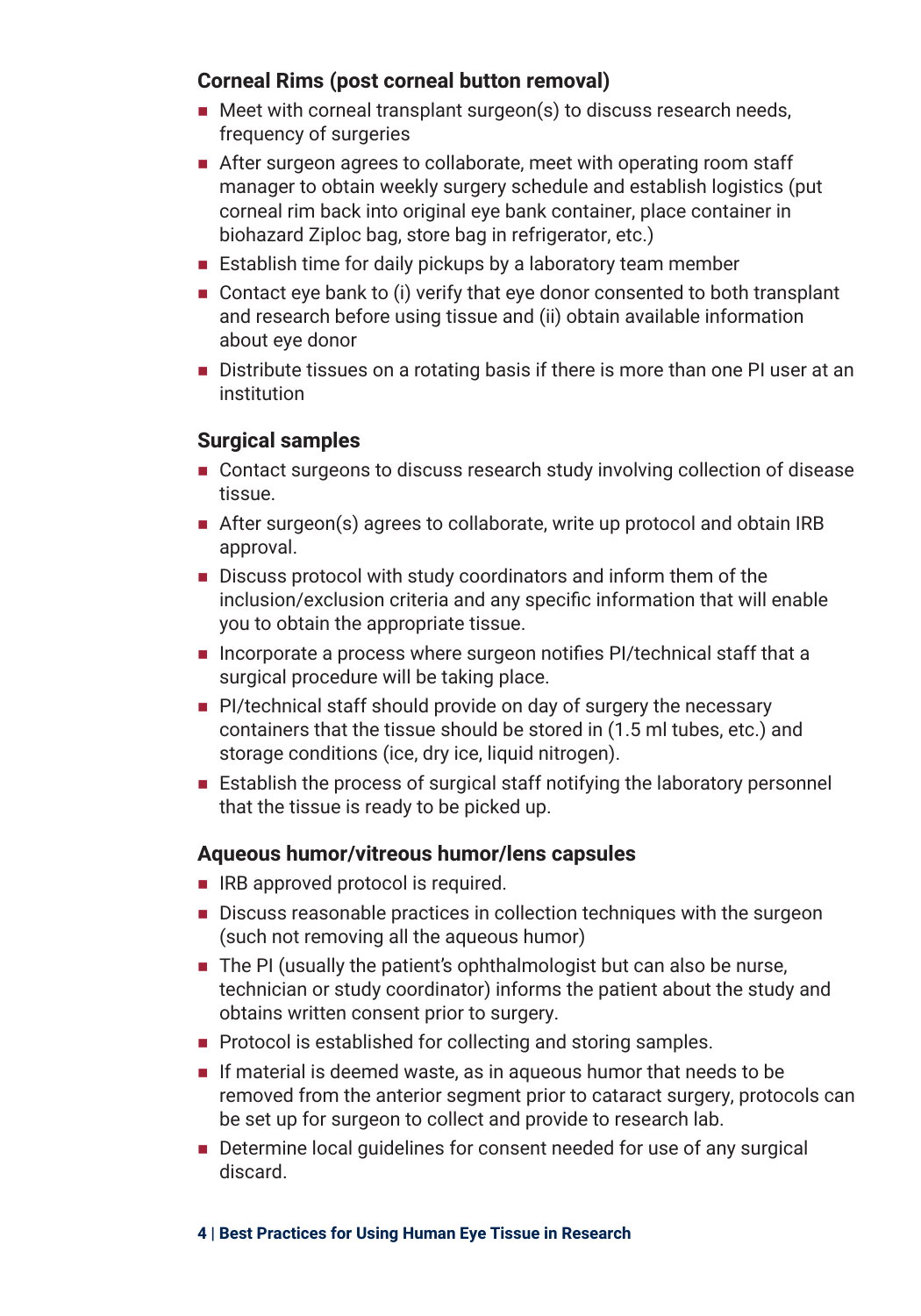# <span id="page-8-0"></span>**Best Practices needed to validate human tissue for research by scientific area**

## **Age-related macular degeneration (AMD)**

#### **(Phenotype donor for the stage of AMD)**

For assessing disease status there are a number of excellent classification systems currently in use and that continue to be developed

- Eyes can be phenotyped using clinical records when available. In some cases (and with some consent processes), decades of clinical records may be available, which can be used to assign AREDS grades.
- If ocular imaging of the donor eye is available, the investigator can use a postmortem phenotyping scale such as the Minnesota, Alabama, Utah, or other grading systems using photomicrography and/or OCT.
- Phenotyping of histological samples can employ a system such as the Alabama Grading System using the defined features of AMD (confluent basal laminar deposits across the macula)

#### **Additional information**

- Treatments for neovascular AMD (anti-VEGF injections, photodynamic therapy, even thermal laser); length of treatment time, time since last treatments
- Donor consumption of supplements (AREDS or other vitamins); length of treatment time
- **D** Documentation of ocular history (years since AMD diagnosis, other ocular diseases)
- Time of death to enucleation: and
- Time of death to fixation/culture

## **Cornea altered by Refractive Surgery**

Screen by history (history of LASIK, PRK)

## **Other Corneal Dystrophies**

- Screen by history (history of dystrophies such as basement membrane dystrophy, stromal dystrophies, etc)
- Any characteristic features (characteristic stromal deposits/ opacifications) seen on microscopy or OCT

### **Who will benefit from the resource?**

The eye research community as a whole, especially reviewers and readers of papers and grants.

 **— W. Daniel Stamer, PhD, FARVO**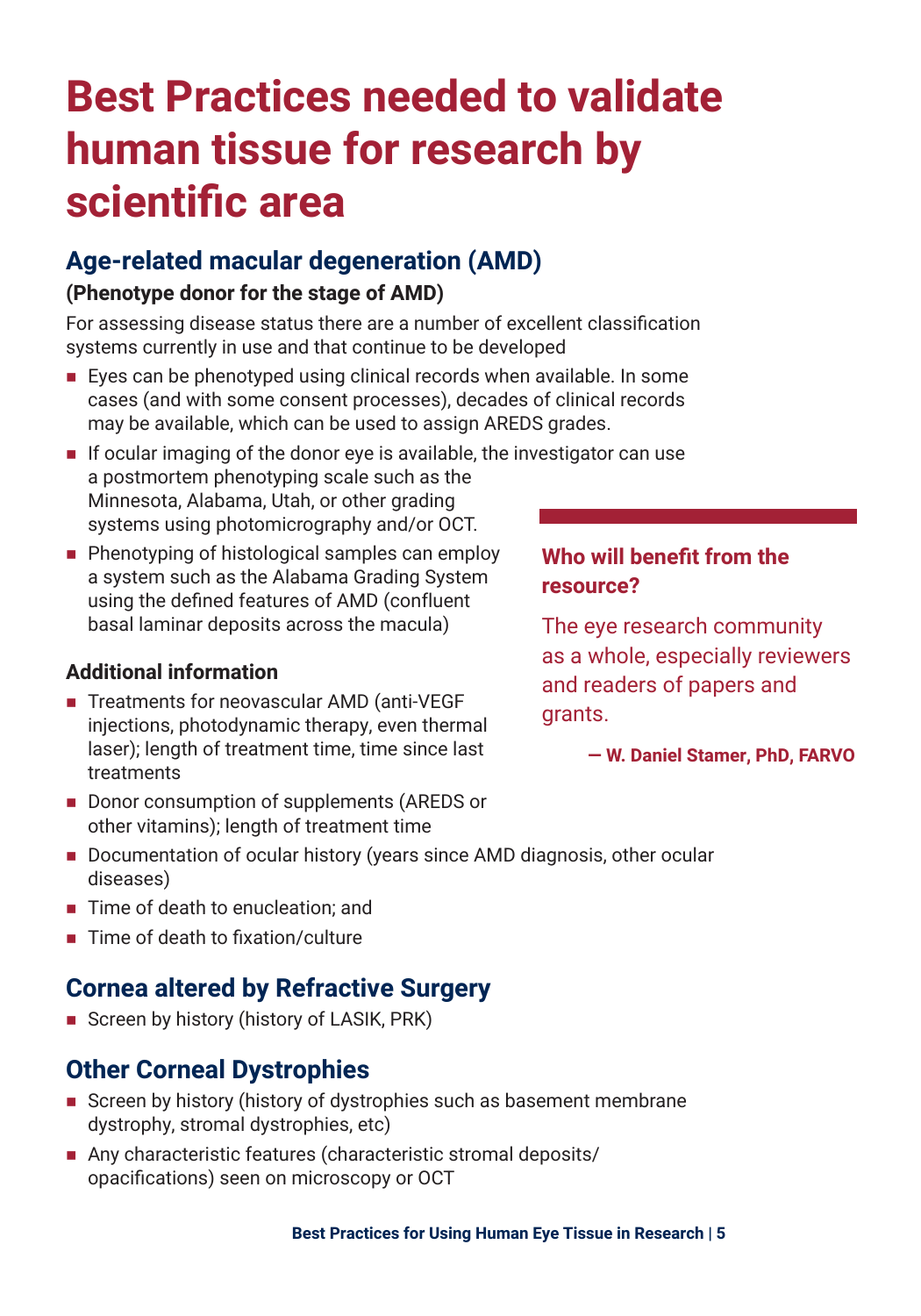## <span id="page-9-0"></span>**Diabetic Retinopathy**

#### **Evaluation if medical history is available (documented evidence of the following in EMR)**

- Evidence of DR treatment (e.g., evidence of anti-VEGF injections, laser treatment, membrane peel, etc.)
- Evidence of DR pathology (e.g., OCT, fundus imaging, angiograms, etc.)
- **Exidence of retinal hemorrhage**
- Metabolic disease status and time course (e.g., duration of diabetes [time since initial diagnosis], BMI, blood pressure, HDL cholesterol, triglycerides, etc.)
- Diabetes metrics and time course (e.g., fasting plasma glucose, HbA1c, glucose tolerance, etc.)
- **Example 1** Evidence of other diabetes complications (e.g., nephropathy, neuropathy, etc.)

#### **Evaluation methodology in the laboratory if no medical history is available (or to complement medical history)**

- Post-mortem retinal biopsy
- Confirm retinal vasculopathy in eye cup under dissecting or operating microscope with transillumination or using other imaging methods (i.e., postmortem phenotyping)
	- **Bleeding into the vitreous**
	- Dilated retinal blood vessels
	- Retinal lipid deposits
	- Retinal vascular abnormalities
	- Retinal neovascularization
	- Retinal vascular fibrosis/scarring
	- SD-OCT imaging

#### **Other considerations**

- Type 1 or 2 diabetes
- Time from initial diabetes diagnosis
- **Time from death to enucleation**
- Time from death to fixation/culture

## **Dry Eye**

- Dry eye medications (artificial tears, Restasis, Cequa, Xiidra, Eyesuvis, Loteprednol, doxycycline, fish oil)
- History of dry eye, eye irritation, eye redness documented in medical record
- **History of refractive surgery or systemic autoimmunity**
- **Punctate epithelial erosions on slit lamp exam**

#### **6 | Best Practices for Using Human Eye Tissue in Research**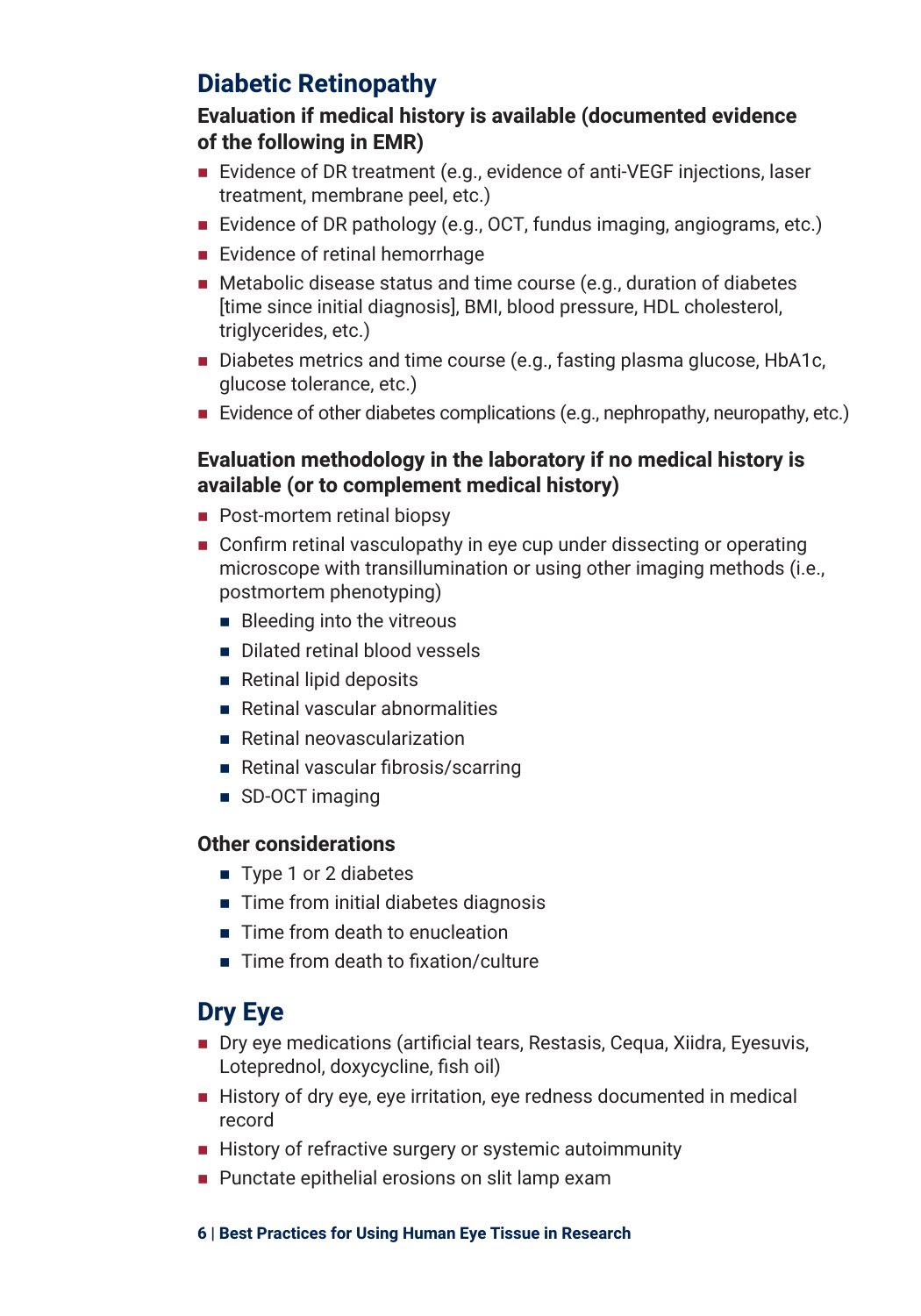## <span id="page-10-0"></span>**Fuchs Endothelial Dystrophy**

- History of or clinically detected guttata or corneal edema (biomicroscopy or central corneal thickness  $> 600 \mu m$  by pachymetry or OCT), use of hypertonic saline
- Family history of Fuchs dystrophy
- **History of corneal transplant**
- Specular microscopy: Guttata, low endothelial cell count (< 1500mm2)
- OCT or microscopy showing penetrating or endothelial keratoplasty (note: the recovered PK or DSEK will not have Fuchs)
- OCT or microscopy showing thickened Descemets membrane and/or guttata

## **Glaucoma**

- Glaucoma medication list, type(s) and duration; and/or
- Documented or visualized glaucoma surgery (e.g., trabeculectomy, stent, shunt, etc); and/or
- Documented visual field defects, retinal nerve fiber thinning and/or optic nerve cupping.
- **E** Evaluation methodology in the laboratory if no medical history is available
- Confirm optic nerve head cupping by histology, optic nerve axon counting and/or retinal ganglion cell body counting in laboratory

#### **Additional information**

- **History of IOP elevation (and/or ex vivo measurement of outflow facility)**
- Documentation of type of glaucoma (POAG, Angle-closure, trauma-induced, etc.)
- **Family history of glaucoma**
- **Time of death to enucleation: or**
- Time of death to fixation/culture
- $\blacksquare$  If enucleation only, time of enucleation to fixation/culture
- COD

## **Inherited Retinal Disease**

- Obtain genotype, clinical history, and images if available.
- **Collect blood or other suitable tissue for genotyping if not already known.**
- I Identify appropriate subjects and approach patient and family about potential donation. Consider having research eye donation brochures available in waiting rooms.
- Eye Bank should work with family to promptly collect tissue if IRD patient has a known terminal illness.
- Documentation with gross photographs can be very helpful.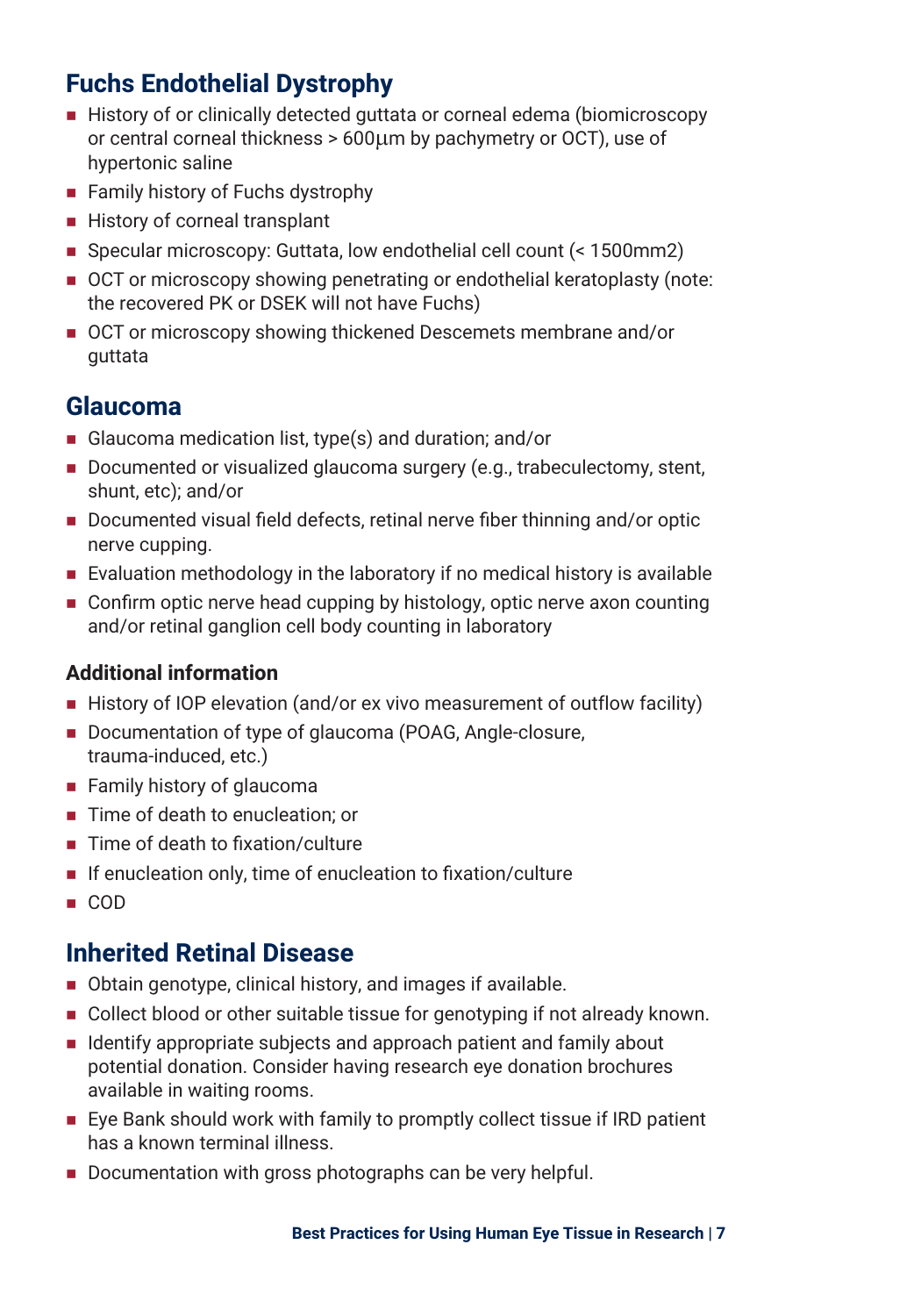- <span id="page-11-0"></span>Develop standard protocols for processing of fixed and unfixed tissues.
- Coordinating sharing of tissue, especially for particularly rare diseases.

#### **Keratoconus**

- History of keratoconus, topographic signs of keratoconus, high astigmatism (> 3diopters) , scleral contact lens wear, ocular allergy
- **Family history of keratoconus**
- History of cornea transplant (as long as not sole criteria)
- History of cross-linking or intrastromal rings
- OCT or Microscopy showing apical corneal scarring, Descemet's membrane break, central or midperipheral stromal thinning

## **Lens**

#### **Preservation Time (DPT)**

The time between death and recovery and stabilization of the tissue is critical for most uses of lens material. Use of the tissue will dictate how much latitude can be tolerated in DPT.

- For baseline analysis of lens tissue e.g. gene or protein expression or for culturing of whole lenses, lenses should be less than 24 hours post-mortem.
- For use in imaging of cataracts, whole globes can be used at up to 48 hrs DPT. Posterior poles (globes with cornea removed) often cannot be used for imaging due to opacification of the lens during storage and transport.
- For stretching experiments using dissected whole globe where the lens along with the accommodation apparatus (zonules, ciliary body and sclera) is stretched to simulate disaccommodation, tissues less than 96 hr DPT should be used.

#### **Shipping Conditions**

- For eyes destined for imaging studies, globes should be wrapped in gauze soaked with PBS and kept submerged in PBS in a sealed container; Materials should not be refrigerated or frozen. If shipping is necessary, the container may be kept cool by including a cold pack in the packaging, but the globe should not be allowed to undergo "cold cataract".
- **DMEM** or BSS may also be used as an immersion medium.
- The key is to minimize movement within the transport box and the storage container. If whole lenses (with or without the cornea) are transported, it is good to tether them to a support structure if available e.g clamping/ securing the optic stalk, in order to prevent movement. If support structures are not available, both eyes from a donor pair are placed in the same container, which is filled to the brim with fluid. The containers are then taped down within the transport box. Together these reduce impact of the tissue against the container during transport and markedly improve the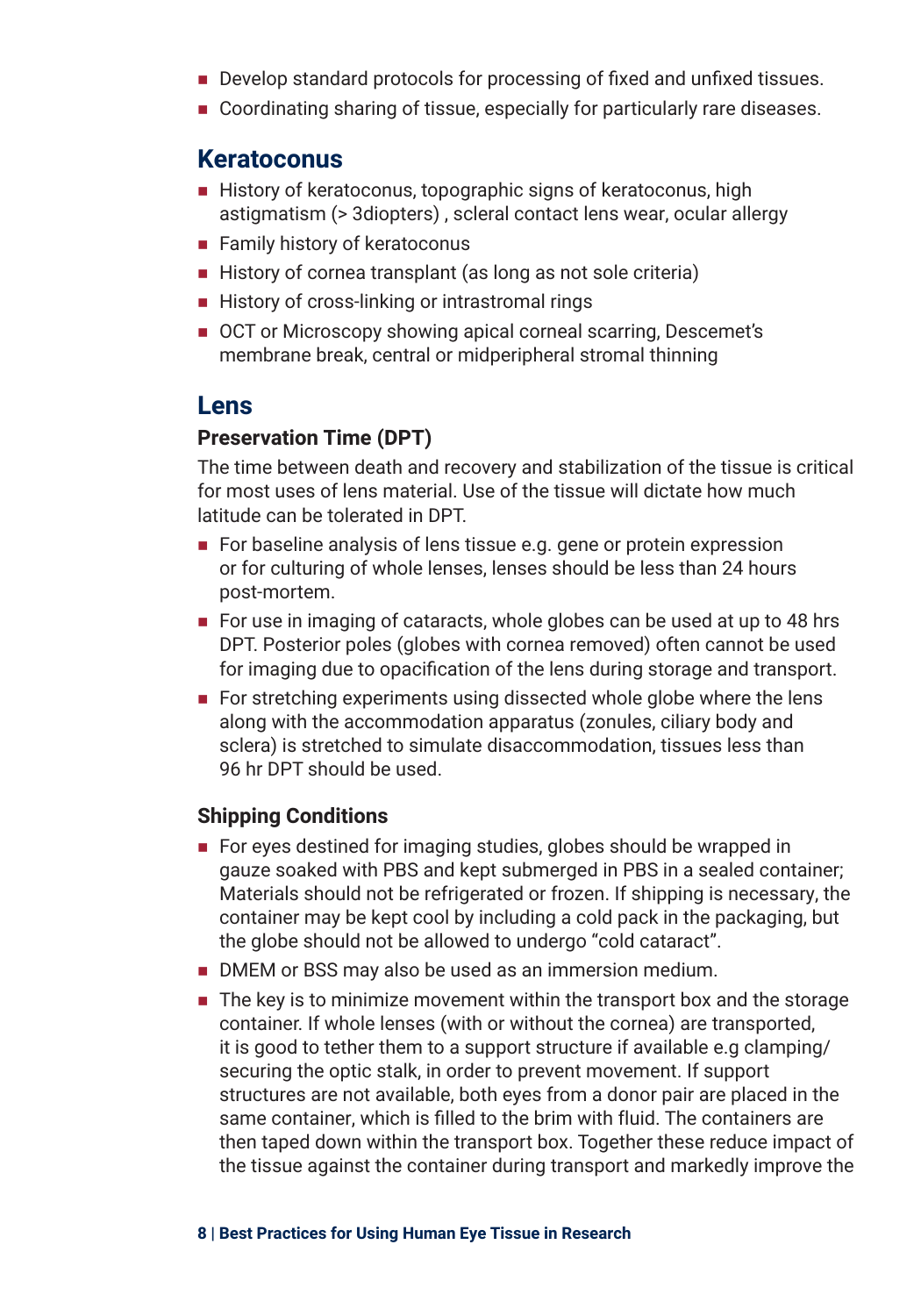<span id="page-12-0"></span>quality received. The transport box is chilled using ice blocks and packed with filler to further ensure the tissue containers remain in place.

 When establishing tissue preparations for culture it is always best to bring the tissue up to room temperature and transfer the preparation to medium also at room temperature to prevent a temperature shock prior to placing in the incubator.

#### **Preservation and fixation for microscopy**

The simple initial fixation protocol of 10% neutral buffered formalin for 24 hours followed by fresh 4% paraformaldehyde works well for most human specimens, as described in Mohamed et al., Mol Vis 19:2352-9, 2013.

#### **Processing for RNA extraction**

Collect <24h DPT human lenses in RNA Protect solution (Qiagen, Cat No./ ID: 76104). Trizol (Sigma-Aldrich, 93289) can also be used for collection of human lenses. Lenses may also be flash frozen with dry ice and stored at -80C (preferred) and kept under dry ice during shipping.

#### **Processing for immunofluorescence.**

For immunofluorescence, wash lenses in 1XPBS and fix for 30-45 minutes in 4% para-formaldehyde (PFA) and then immerse in tissue freezing media, OCT (Tissue Tek, Torrance California). Alternatively, the lenses can be directly immersed in OCT without prior fixation (and after sectioning, they can be subject to different fixation conditions) — preferred for different antibodies.

## **Myopia**

- Age of onset of myopia, family history of myopia, documented refraction and/or corrective wear (glasses/contacts).
- Documentation of refraction so can further classify the degree of myopia (low/moderate/high)
- Any history of any non surgical refractive interventions such as atropine use, OrthoK, etc
- History of retinal detachment/tears, history of glaucoma, history of cataract, history of retinal degenerations
- Any documented ocular surgery (e.g., trabeculectomy, stent, shunt, retinal detachment surgery, cataract extraction, etc.) or refractive surgery (cataract surgery, LASIK/PRK), documented refraction prior to surgery.
- Evaluation methodology in the laboratory if no medical history is available
	- Obtain axial length of the eye (surrogate for refractive error)
	- Confirm optic nerve head cupping by histology, optic nerve axon counting and/or retinal ganglion cell body counting in laboratory (would help to distinguish from axial elongation due to early-onset glaucoma)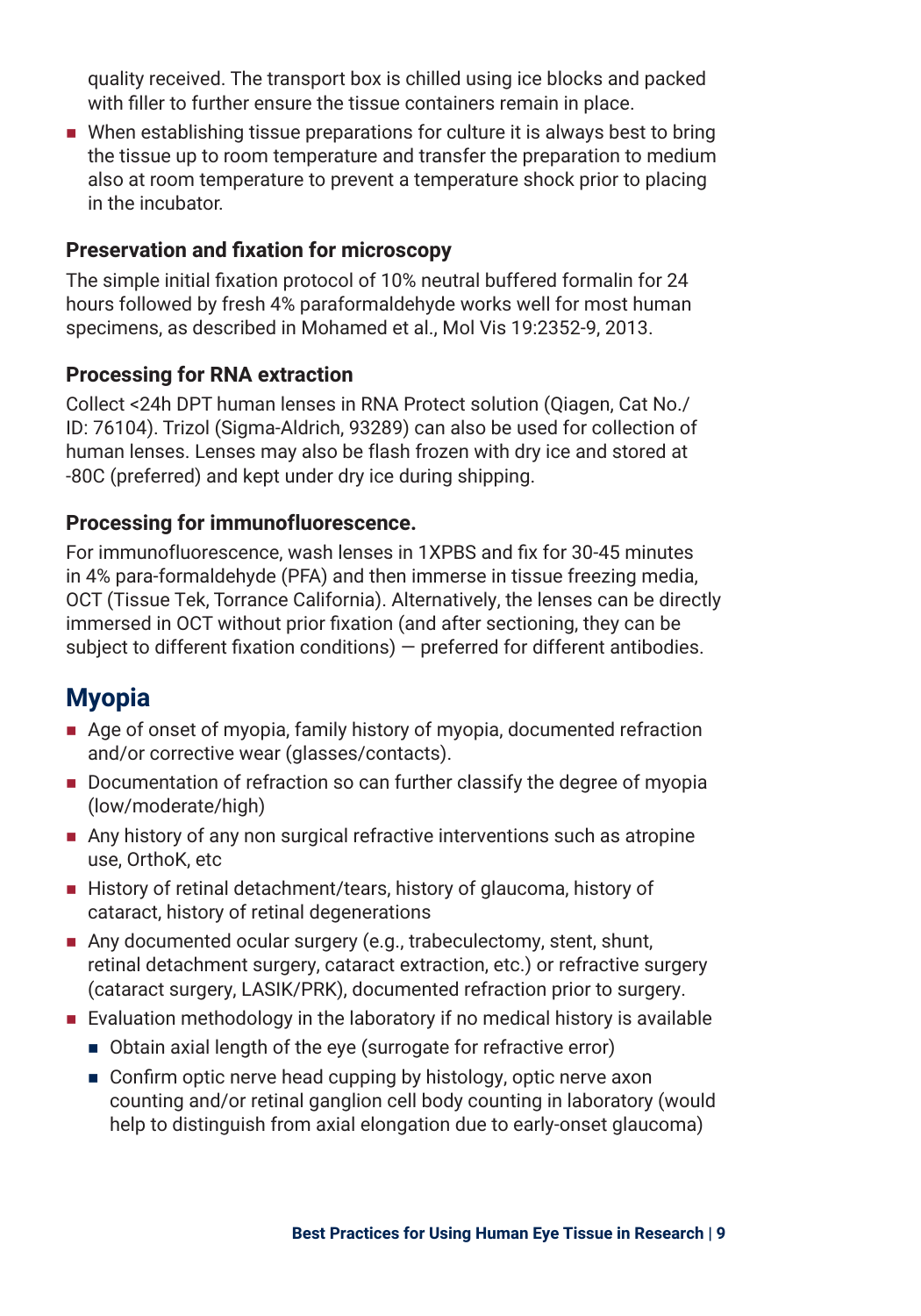#### <span id="page-13-0"></span>**Additional Information**

- **History of IOP elevation**
- Time of death to enucleation; or
- Time of death to fixation/culture
- $\blacksquare$  If enucleation only, time of enucleation to fixation/culture
- Obtain genotype, clinical history, and images if available.
- Collect blood for genotyping if not already known.

### **Ocular Hypertension**

- Glaucoma medication list, type(s), and duration
- History of IOP elevation (at least 3 IOP measurements >22 mm Hg)
	- **If not available, perform outflow facility measurements (bucket and stop** watch method) in laboratory  $\left($  <0.1  $\mu$ l/min/mmHg is pathologically low outflow facility)

#### **Additional Information**

- Documentation of type of glaucoma (POAG, Angle-closure, traumainduced, etc.)
- Time of death to enucleation; or
- Time of death to fixation/culture
- $\blacksquare$  If enucleation only, time of enucleation to fixation/culture

#### **Ocular Tumors**

#### **Intraocular tumors:**

- Uveal Melanoma  $-$  tumor tissue may be harvested by the eye pathologist on receipt of a fresh enucleation taken from a consented patient. This tumor material may be flash frozen for later use, with implementation of a wide range of technologies. In small (posteriorly located) uveal melanomas, material may be harvested from the non-tumor parts of the globe – e.g. anterior segment structures, lens, peripheral retina, and peripheral choroid. Following completion of the diagnostic report, access to the corresponding formalin-fixed paraffin embedded (FFPE) tissue may be possible. This FFPE tumor material can be used for morphological-, digital imaging-, immunohistochemical-, genomic- and other downstream studies.
- Retinoblastoma in contrast to uveal melanoma eyes, retinoblastoma globes are less commonly dissected fresh. This is because of the ease with which the retinoblastoma cells scatter, and thereby compromise the sample for diagnostics and reporting of certain features (e.g. choroidal invasion). Hence, tumor harvesting may be performed in consented samples after globe transillumination (to establish location of the main tumor) via a small transcleral flap and using a fine needle aspiration procedure. Following completion of the diagnostic report, access to the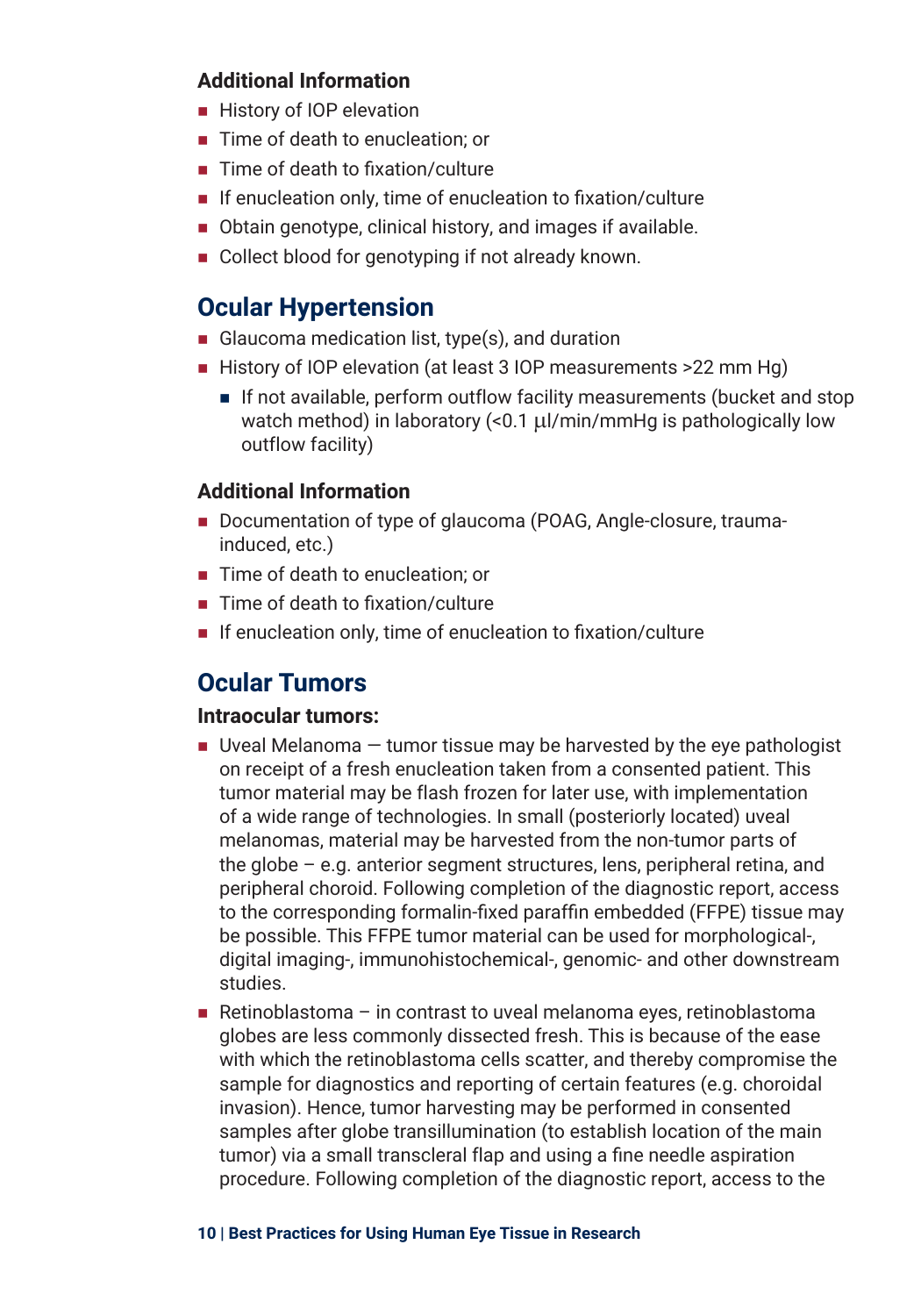corresponding formalin-fixed paraffin embedded (FFPE) tumor tissue may be possible. This FFPE tumor material can be used for morphological-, digital imaging-, immunohistochemical-, genomic- and other downstream studies.

#### **Extraocular tumors**

- Conjunctival melanoma harvesting of fresh conjunctival melanoma tissue for research is difficult and must be undertaken by the reporting pathologist only, in order to ensure that there is no compromise of the surgical margins. Fresh tumor harvesting is likely to be undertaken in large tumors only, e.g. an orbital exenteration sample or an excision specimen of a large nodular tumor, where apical sampling is possible. Otherwise, following completion of the diagnostic report, access to the corresponding formalin-fixed paraffin embedded (FFPE) tissue may be possible in consented patients. This FFPE tumor material can be used for morphological-, digital imaging-, immunohistochemical-, genomic- and other downstream studies.
- $\blacksquare$  Orbital tumors e.g. orbital carcinomas associated with the lacrimal gland or orbital lymphomas - harvesting of fresh orbital tumor tissue for research is difficult and must be undertaken by the reporting pathologist only, in order to ensure that there is no compromise of the surgical margins or that there remains sufficient tumor material to obtain a diagnosis. Orbital surgeons may provide an extra fine needle biopsy, in addition to the diagnostic biopsy, for research purposes in consented patients. Otherwise, following completion of the diagnostic report, access to the corresponding formalin-fixed paraffin embedded (FFPE) tissue may be possible in consented patients. This FFPE tumor material can be used for morphological-, digital imaging-, immunohistochemical-, genomic- and other downstream studies.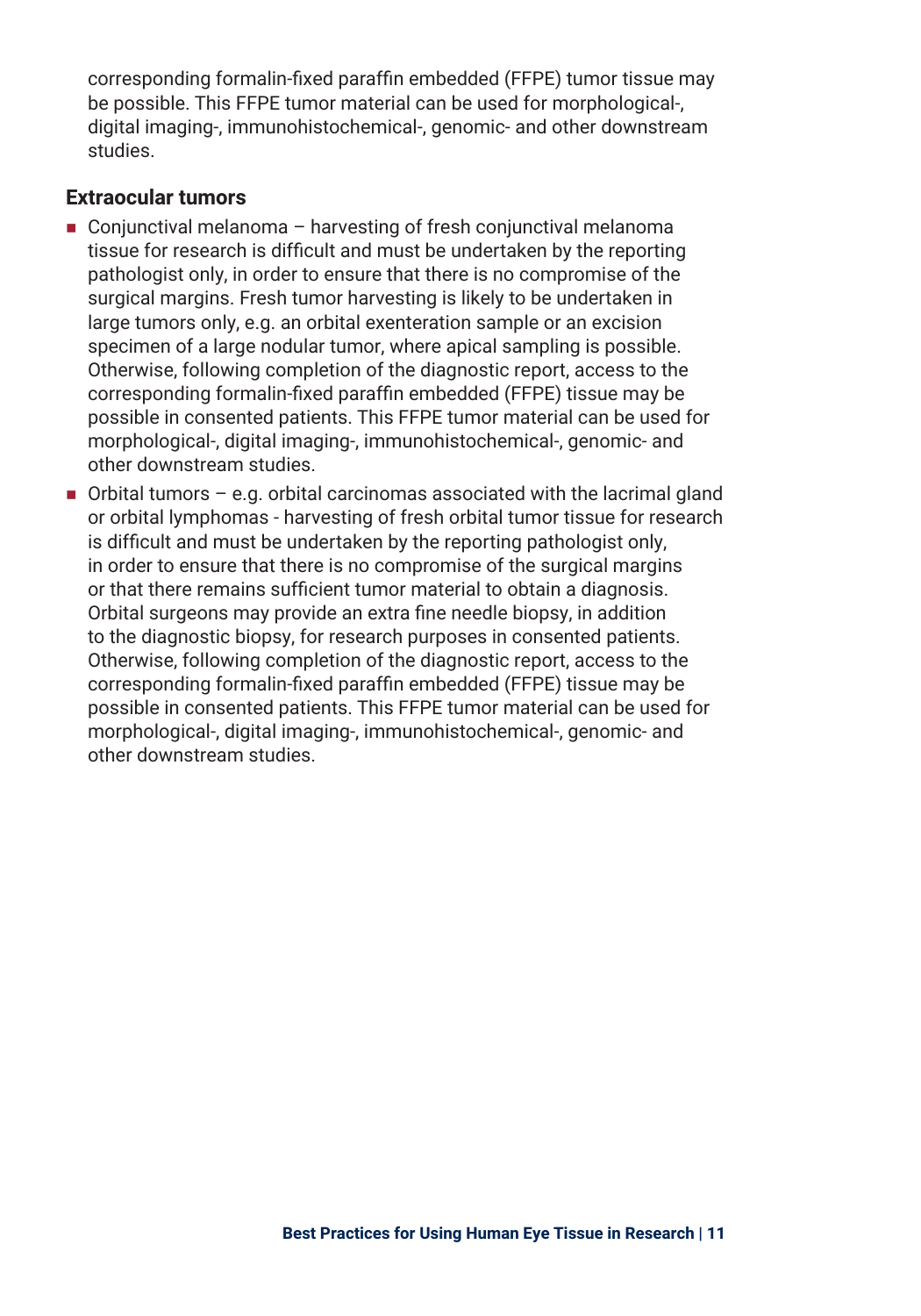**12 | Best Practices for Using Human Eye Tissue in Research**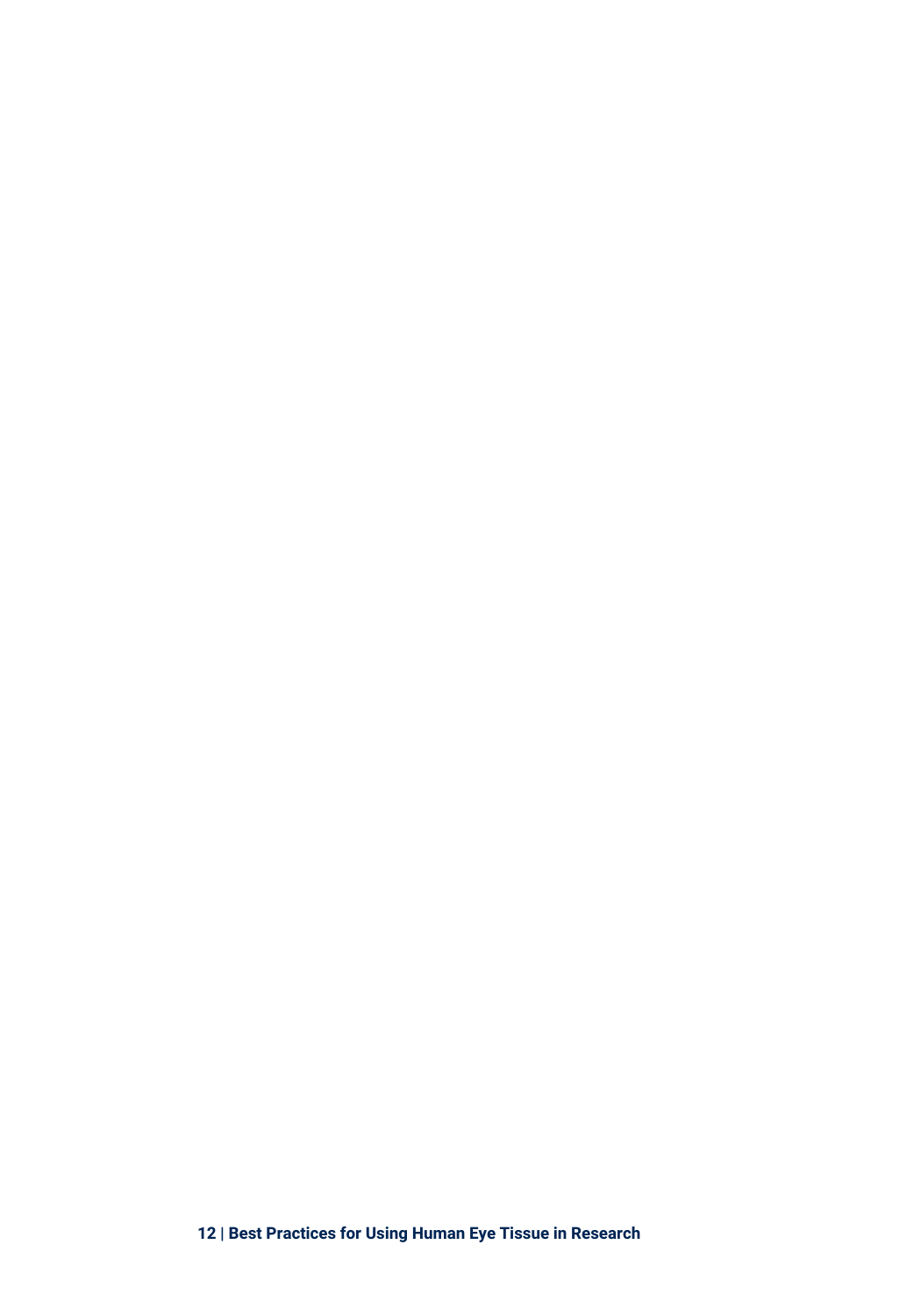# <span id="page-16-0"></span>**Publishing data derived from human eye tissues or cells**

Scientific rigor is critically important to the advancement of research and discovery. The areas addressed in this section and not solely for record keeping but are for the assurance of reliability and reproducibility of a study. Overall, any data that would be useful for research to be repeatable should be included in a publication. Data inclusion in a publication can also impact the confidence a reviewer, and ultimately a reader, has in the results of the research.

Any publication of the data included should state where the information is gathered, such as from family interviews, eye bank records, or patient medical records. The publication should include an explanation of why any of the minimum requirements were not available.

## **Minimum requirements\***

- Age, sex, and other readily available or relevant demographic information (i.e. ethnicity of donor)
- Source of the tissue or cells
	- **Examples: Eve bank or other repository.** surgical discard, medical examiner, etc.
- Time interval from death to preservation
- Time interval from death to receipt (or initiation of experiment)
- **Method of preservation** 
	- Examples: ice, fixation, etc.
- Cause of death
- Statement on the ethical approval or exemption of use of human tissue
- Consideration of individuals or groups that provided an intellectual or other significant contribution to the research project at all stages, whether through an authorship or acknowledgment. Acknowledgement of any known donors should be included.

\*fetal tissue will not require the same minimum requirements, due to availability

## **Additional information, where available**

- Donor history of ocular disease, or systemic disease
- **Ocular disease noted from evaluation of tissue**
- **Medication list relevant to ocular health** 
	- Examples: eye drops, diabetes medications, chemotherapy, intravitreal injections with anti-VEGF medication, supplement use, etc.

## **What impact do you hope to see as a result of the best practices?**

Our goal is to improve the awareness of eye researchers and consequently the quality of data that will appear in presentations and in the literature as a result of these guidelines.

 **— W. Daniel Stamer, PhD, FARVO**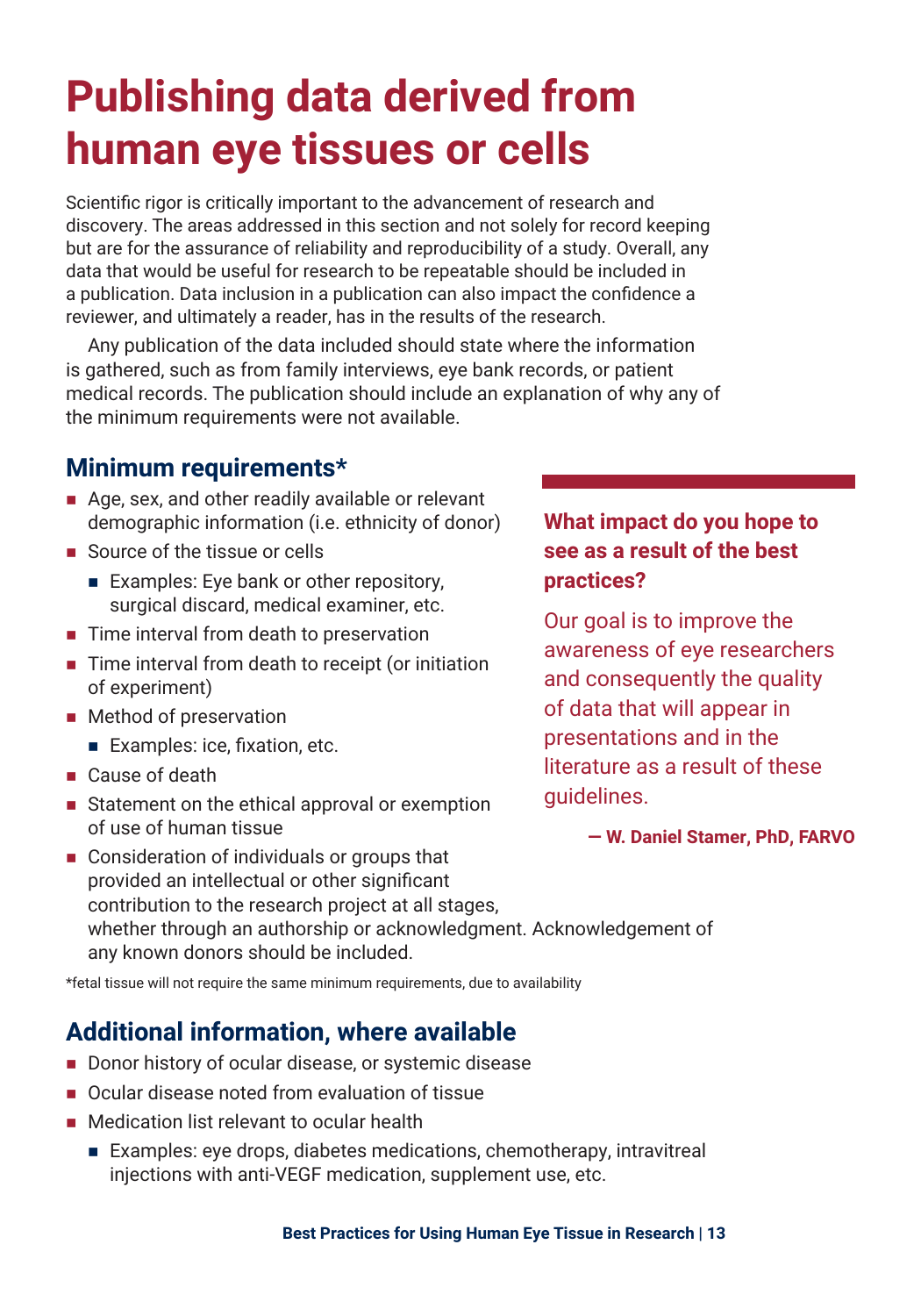- **Evidence of prior ocular surgery** 
	- Examples: scleral buckle, trabeculectomy, corneal refractive surgery, etc.
- Co-morbidities
- Reason for enucleation, if obtained via surgeon/pathologist
- Time on ventilator (if relevant)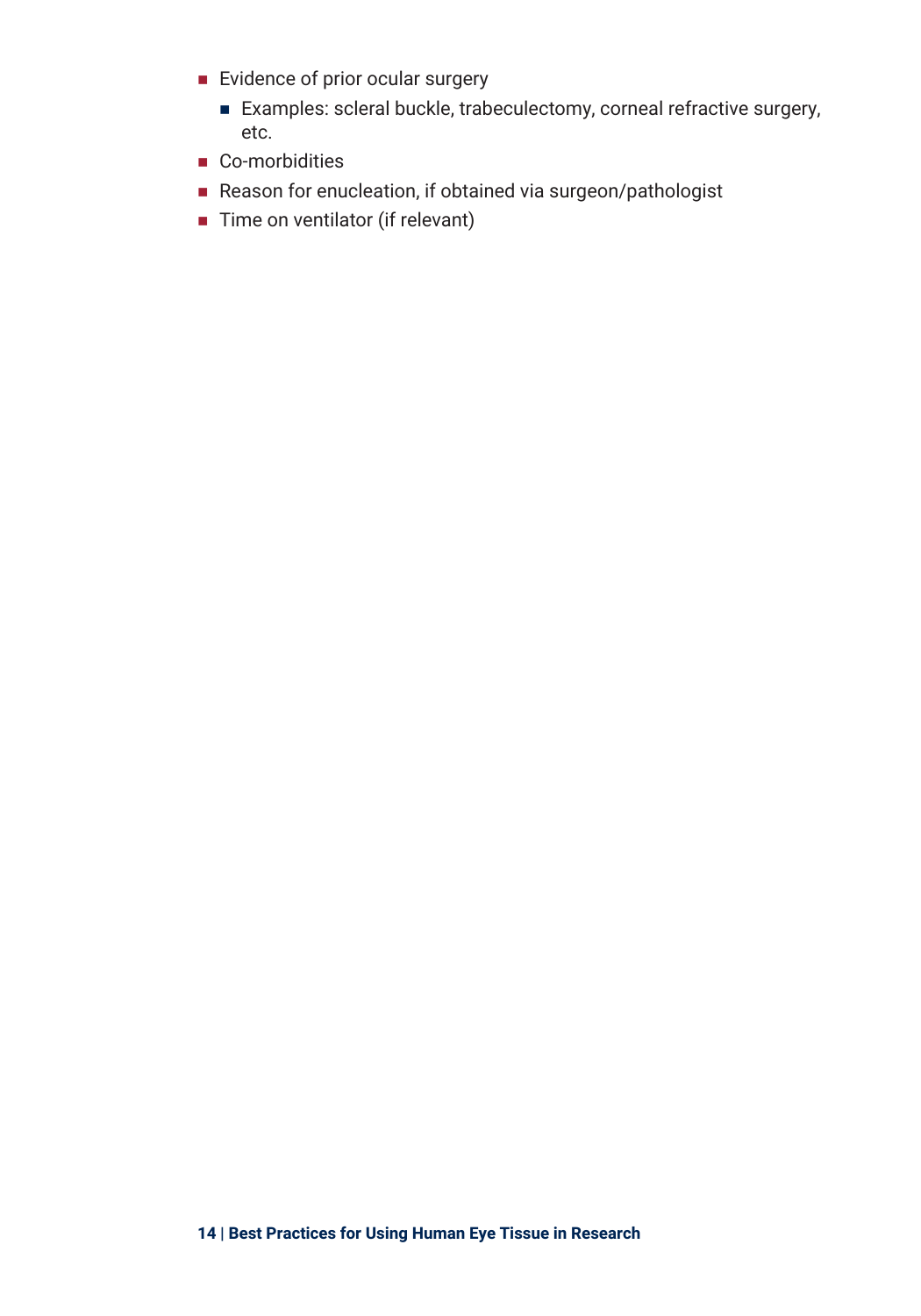**Best Practices for Using Human Eye Tissue in Research | 15**